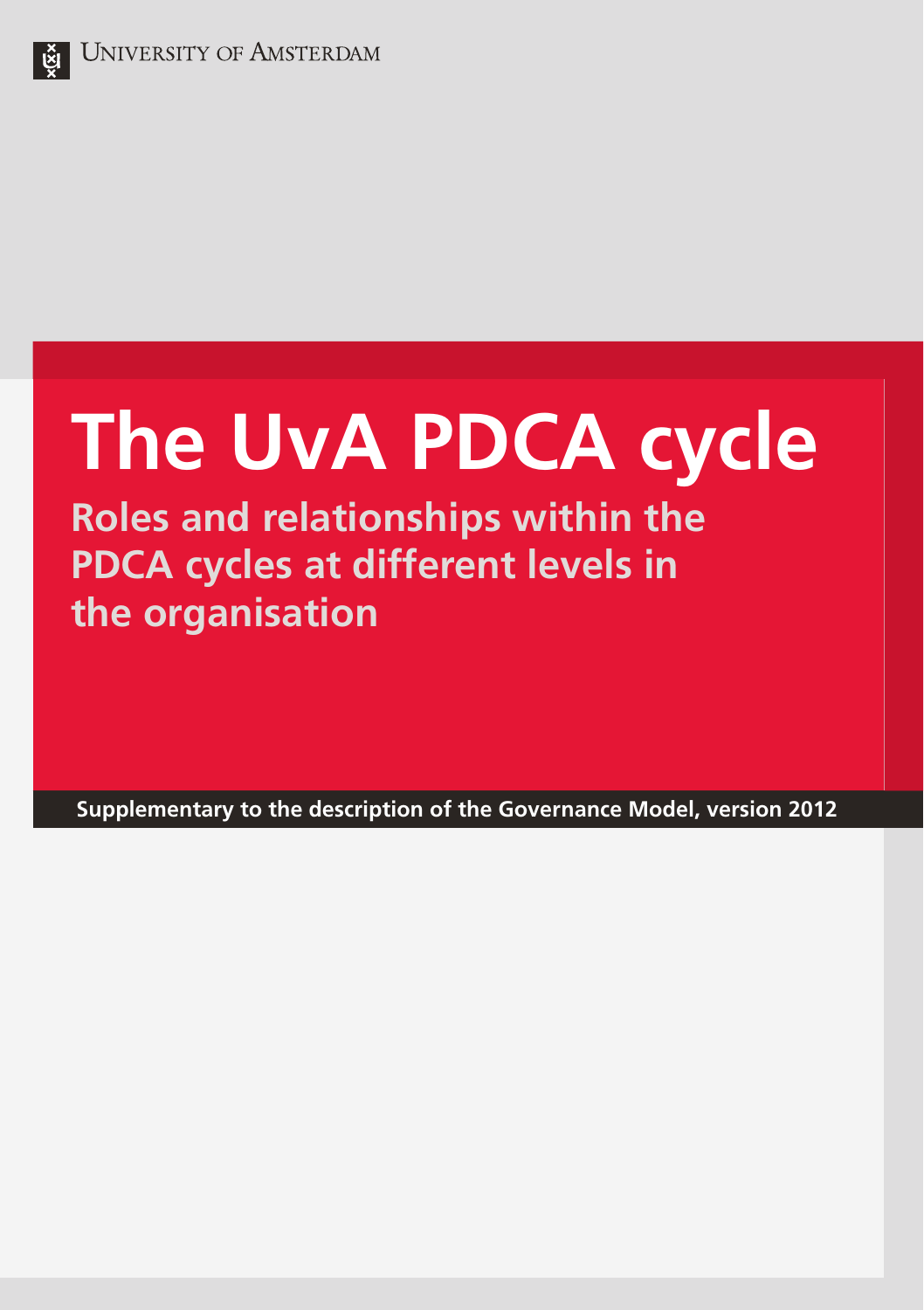| 2  | 1. Introduction                            |
|----|--------------------------------------------|
| 3  | 2. Multi-year frameworks                   |
| 4  | 3. Board of Studies and Examinations Board |
| 5  | 4. Graduate Schools and Colleges           |
| 8  | 5. Research institutes                     |
| 9  | <b>6. Faculties</b>                        |
| 10 | 7. Shared service units                    |
| 11 | 8. The University                          |
| 12 | 9. Management information                  |

*Disclaimer:* This translation is provided for information purposes only. In the event of a difference of interpretation, the original Dutch version of this document is binding.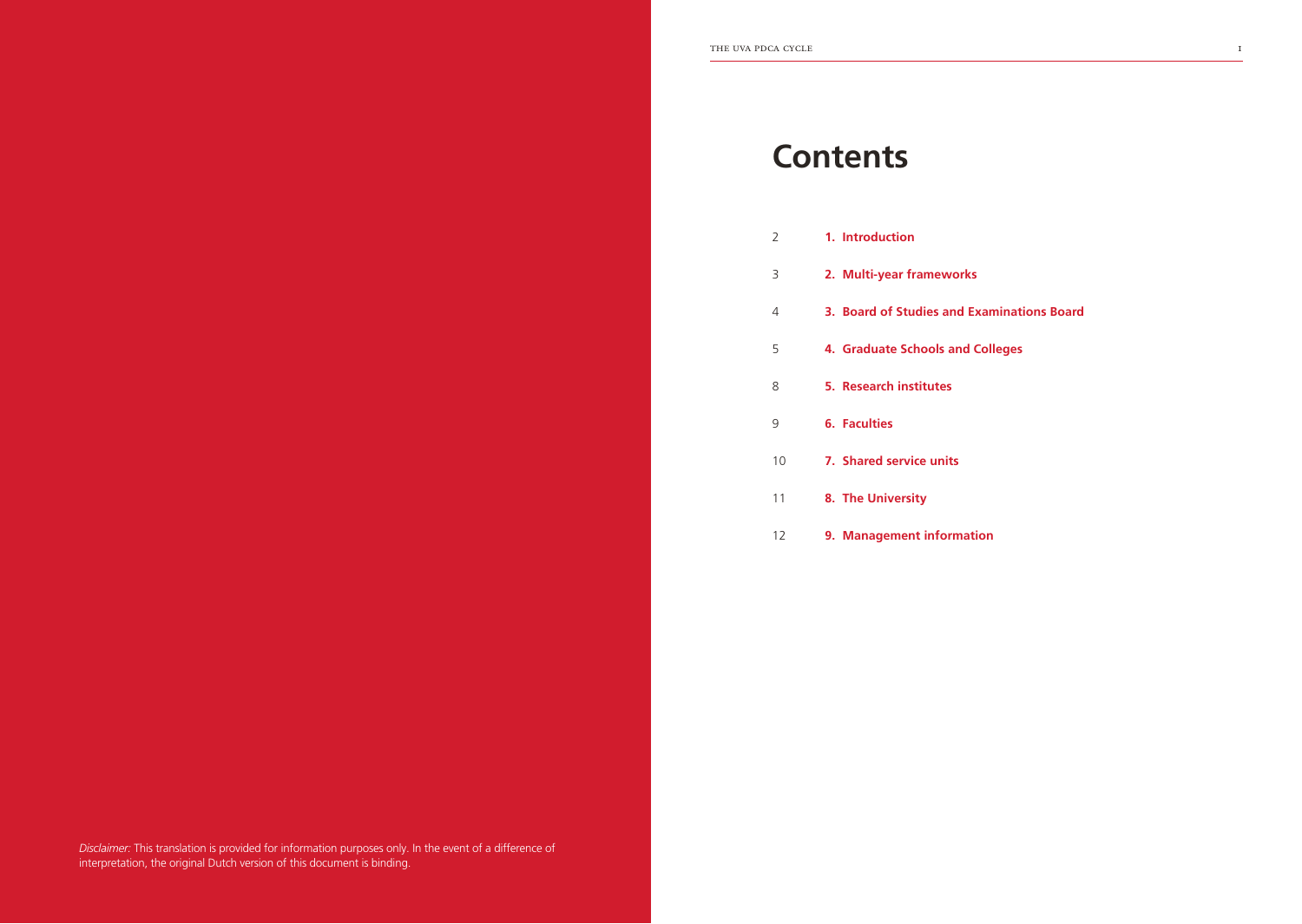#### **Introduction 2. 1.**

#### This brochure is supplementary to the 'Governance Model of the University of Amsterdam (UvA)', version 3.2, adopted by the Executive Board on 24 September 2012. The purpose of this brochure is to briefly clarify the following points for each level within the organisation that plays a role in the governance godel:

- the documents that must be provided within the framework of the PDCA cycle (the Plan-Do-Check-Act cycle, according to Deming) of the UvA;
- how these documents relate between levels and follow each other chronologically, adjusted to the calendar year as the planning period for research and operational management, and to the academic year for teaching.

The cycle is illustrated in the schedule in the middle of this brochure. This schedule indicates the approximate time at which each document should be completed. The precise dates are announced at the beginning of the year in the planning and control calendar.

The proper operation of the PDCA cycle at all levels is essential to the UvA's quality assurance system, as well as to the quality mark (i.e. the institutional quality assurance test and the audit report in the Annual Statement of Accounts).

A cycle that functions well also functions quickly. It is important for the Check and Act phases to follow the Plan and Do phases in quick succession. This principle also underlies the schedule outlined in this brochure. Reporting can take place quickly if the points for the Check and Act phases (i.e. annual reports or periodic reports) are assembled along the way.

Although assessments and accreditations each have their own schedules, they can benefit from the most recent documents from the current cycle.

### **Multi-year frameworks**

The multi-year frameworks within which the annual PDCA cycle takes place consist of the following:

- the Strategic Plan, along with the ensuing vision on teaching and learning and research profile;
- the core agreements of every faculty with the Executive Board, as established in the covenant;
- the faculty's multi-year policy plans for teaching and research, with contents as indicated in Sections 3.4 and 4.4 (respectively) of the description of the governance model; these policy plans may be included in the facultyspecific section of the covenant;
- the faculty's quality assurance manuals for teaching and research, with contents as indicated in Sections 3.5 and 4.5 (respectively) of the description of the governance model.

The faculty may choose to assign responsibility for the implementation of the PDCA cycle to the controller or to a separate policy officer for quality assurance working in close cooperation with the controller. The party bearing this responsibility is also the first point of contact for the staff of the Executive Board, for example in the preparation of the Periodic Executive Council meetings between the Executive Board and the dean.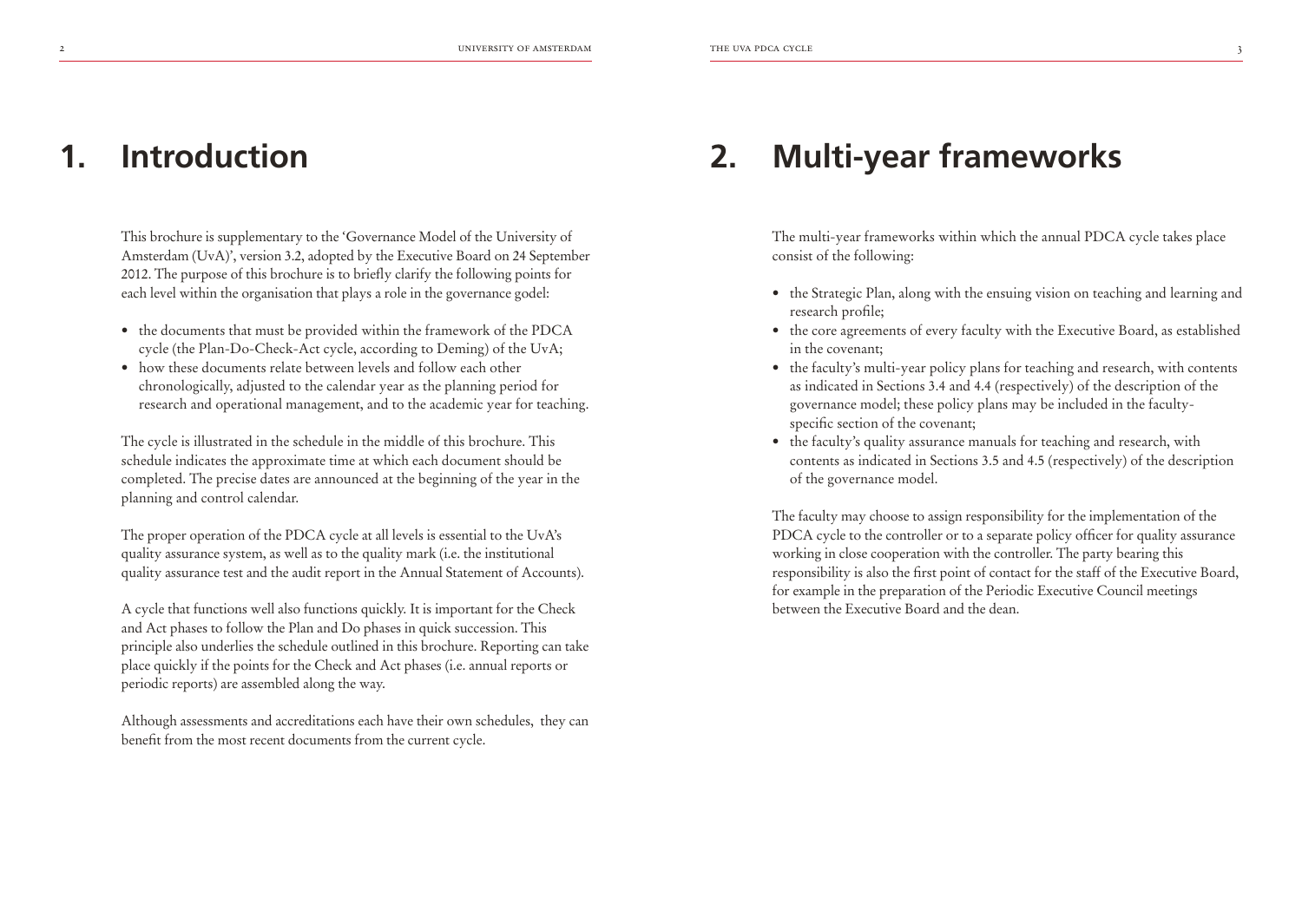### **Board of Studies and 4. Examinations Board 3.**

The PDCA cycle for teaching follows the academic year. Every year, the Board of Studies and the Examinations Board are each expected to submit a single document, namely an annual report, to be delivered shortly after the end of the academic year, and no later than mid-October. Both documents are used as input for the annual report and annual plan of the Graduate School or College concerned.

- A UvA format is available for the annual report by the Board of Studies. In broad terms, the annual report may consist of a brief introduction (in accordance with this format) to the set of recommendations delivered by the Board of Studies during the course of the year and the programme director's response to each of these recommendations. In the supplement, the Board of Studies reflects on the annual results of the degree programme, as well as on the Teaching and Examination Regulations and the programme's score in the most recent National Student Survey.
- The Examinations Board compiles its own report (required by law). In this report, the Examinations Board includes actual data about the examinations and the requests and appeals that it has processed, other decisions it has made, its recommendations regarding the Teaching and Examination Regulations and the year's most important points of discussion. Finally, the report provides a brief preview of the coming year.

The preparation and production of these annual reports is carried out by the secretary, unless the Examinations Board has agreed internally to another mode of preparation.

Programme directors do not personally prepare documents in the PDCA cycle, only written responses to the recommendations of the Boards of Studies and Examinations Boards. They do evaluate the reports from these bodies, as well as other matters concerning the programme, together with the directors of the Graduate Schools or the Colleges before they compile their annual reports and annual plans.

### **Graduate Schools and Colleges**

The PDCA cycle for the Graduate Schools and Colleges follows the academic year. Two interrelated documents are expected, both around the turn of the year.

- Preferably in December, but no later than early January, the annual report and annual plan. The annual report concerns the past academic year, as well as any teaching changes that were made before the current academic year. It is used as input for the faculty's annual report. It is based on the following:
	- o the annual reports of the Boards of Studies and Examination Boards;
	- o the reports of the research institutes involved, concerning the progress of the doctoral projects;
	- o evaluation discussions with the programme directors;
	- o data and trends from the educational dashboard in UvAdata.

The annual plan describes the adjustments in teaching the director would like to implement in the coming year (or in the current spring semester) based on the findings included in the annual report or other considerations (e.g. contacts with the professional field). At the time when the annual plan is prepared, the draft budget of the Graduate School or College for the new year is already known (given that the budget is derived from the performance of the past academic year). The annual plan states how any budget reductions will be realised or how any additional resources will be used.

A UvA format is available for the annual report and the annual plan.

• Preferably in January, but no later than March, a draft version of the Teaching and Examination Regulations for each degree programme within the Graduate School or College for the coming academic year, submitted to the dean for approval, preferably in April. The Teaching and Examination Regulations should follow the model for the Bachelor's or Master's degree programmes, and reflect the programme adjustments that were decided in the annual plan.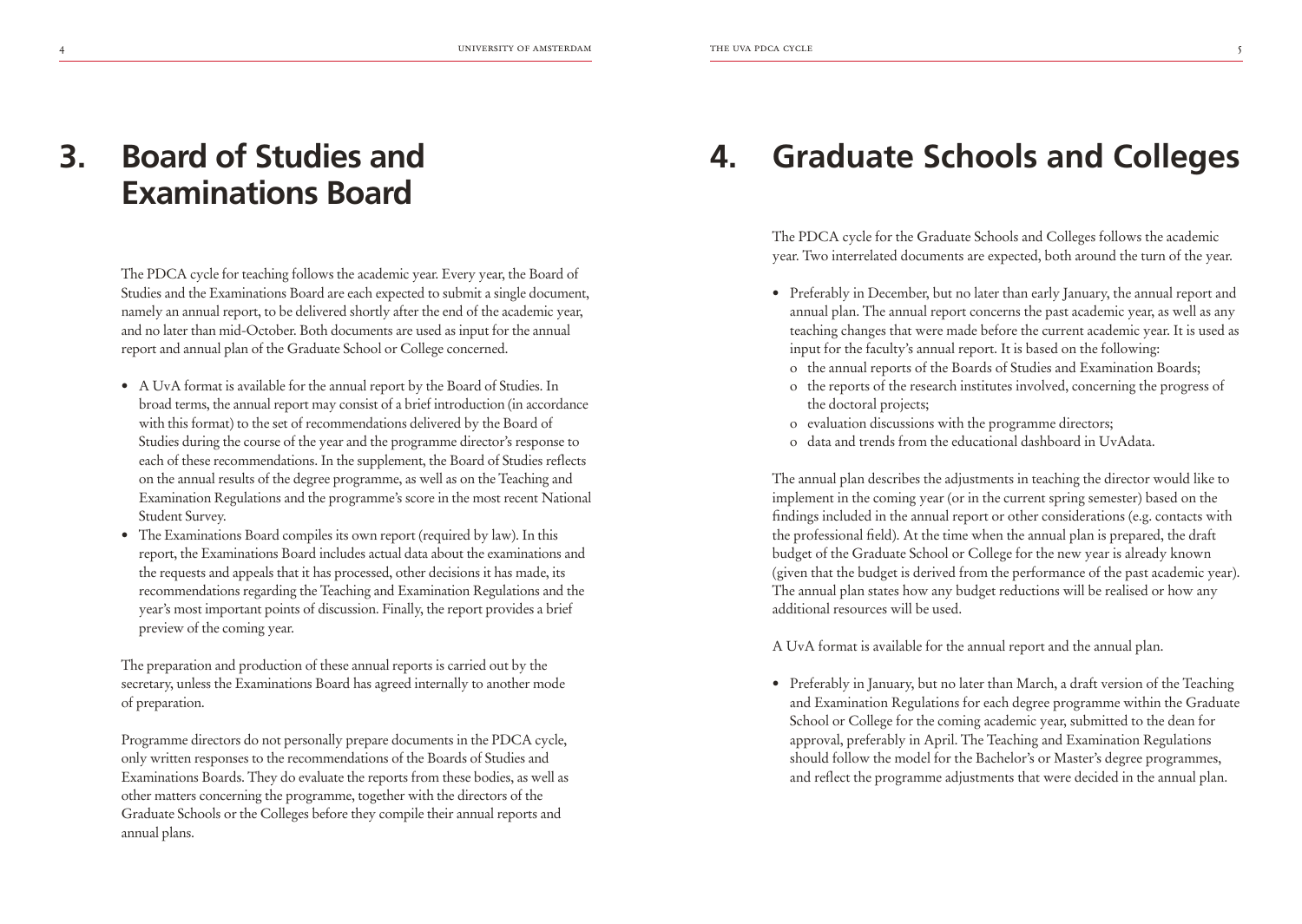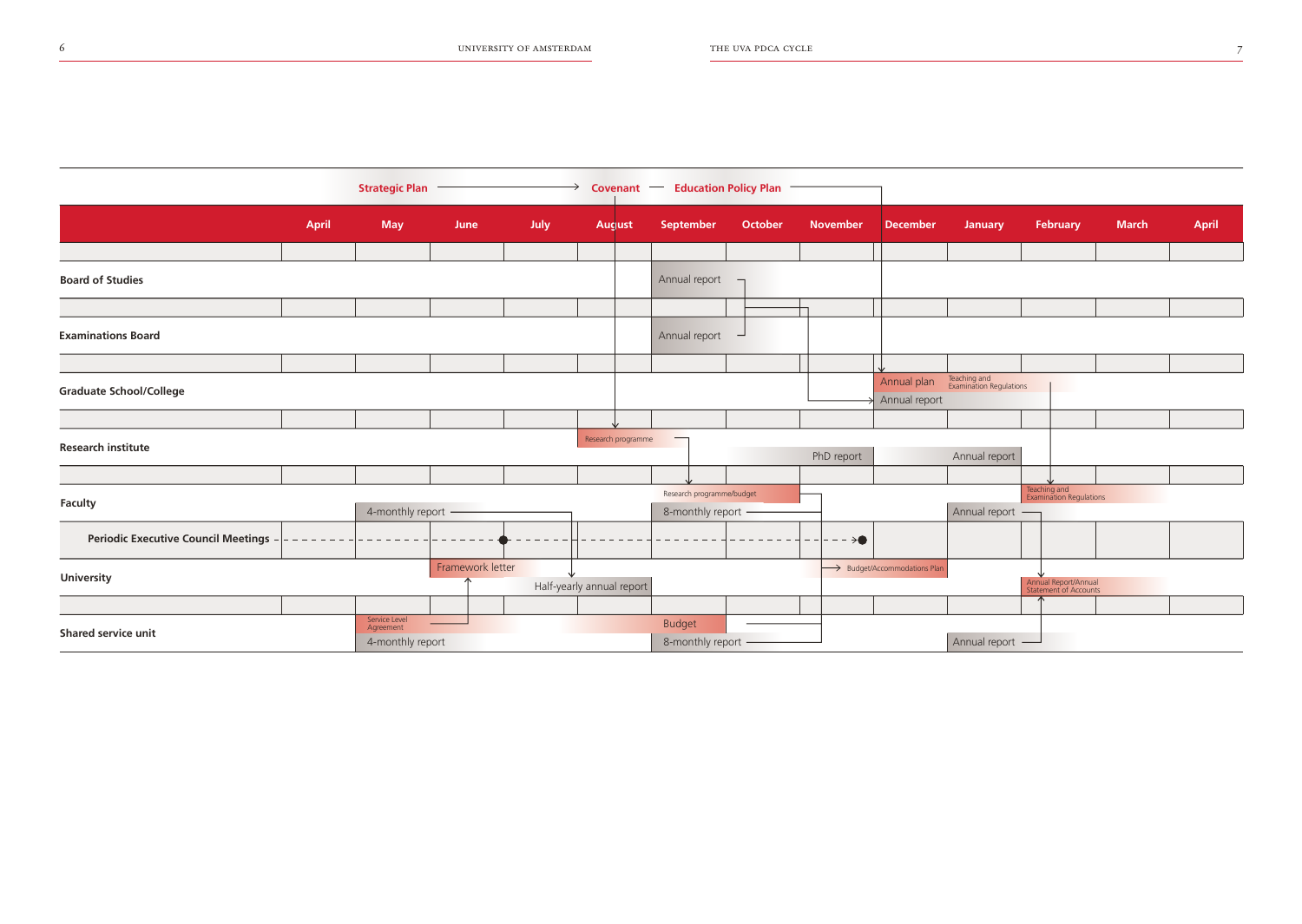#### **Research institutes 6. 5.**

The PDCA cycle for the research institutes follows the calendar year. The research institutes are expected to submit three documents in the course of the year, in which the research priority areas and other partnerships in which the institute serves as the project leader are of course included:

- In mid-September, a draft budget for the coming year, along with the associated research programme. If an institute has a long-term research plan, the annual programme consists of no more than an updated segment of this plan. The budget document is used as input for the faculty budget and research schedule.
- In late January, a substantive and financial report covering the preceding year. The contents of the report can be written in large part in November, based on the tentative figures on resources and productivity. The final financial, personnel and METIS data can be entered and the report completed in the last week of January. At that time, the report serves as input for the faculty's annual report.
- In November, in anticipation of the annual report, the institute submits the section on the progress of the doctoral projects to the Graduate Schools involved. The Graduate Schools process them into their annual reports in the section concerning PhD programmes.

### **Faculties**

The timing of the PDCA cycle of the faculties follows the financial cycle. Three accountability documents must be produced within this cycle on prescribed dates, and accompanied by an 'in control' statement based on the UvA format:

- In late May, partly for the purposes of the Periodic Executive Council meeting held in the spring, the report on the first four months.
- In September/October, partly for the purposes of the Periodic Executive Council meeting held in the autumn, the report on the first eight months.
- In February, the annual report, accompanied by the annual accounts and the letter of representation (part of the UvA annual accounting procedure).

Faculties submit their draft budgets once each year, by the end of October. These documents are also discussed in the Periodic Executive Council meeting held in the autumn.

The formats for these documents are well suited for the inclusion of substantive policy and accountability. This connection between finances and the primary processes allows faculties to strengthen their management control. These documents are produced through an established procedure directed by the controller or the head of finance.

Some organisational units are accustomed to preparing their own attractive annual reports later in the year. This can of course be done by expanding the February report, but it does not absolve them of the minimum accountability required within the framework of the UvA cycle.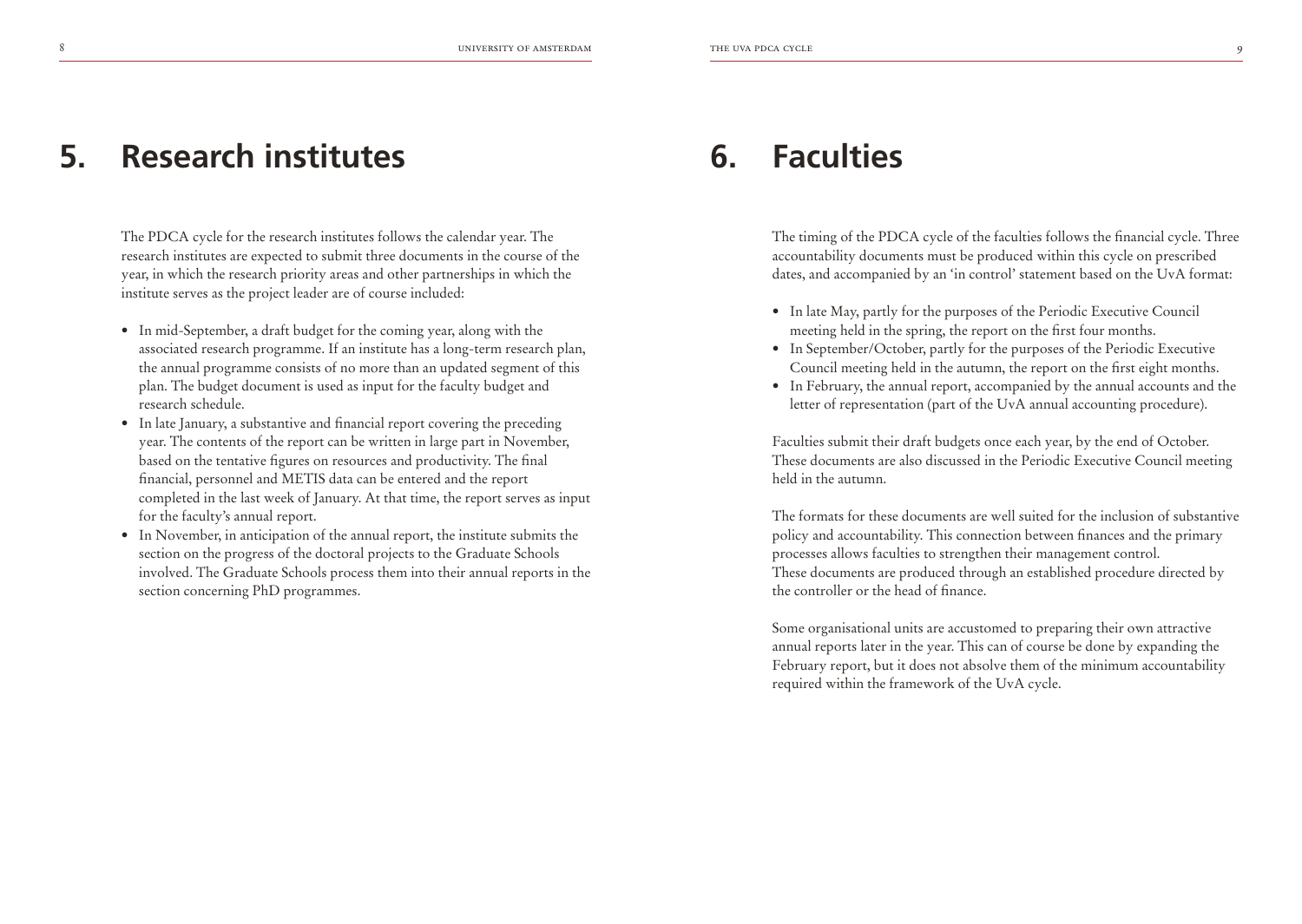#### **Shared service units 8. 7.**

The timing of the PDCA cycle of the shared service units follows the financial cycle. Four accountability documents must be produced within this cycle on prescribed dates, and accompanied by an 'in control' statement based on the UvA format:

- In late May, partly for the purposes of the Periodic Executive Council meeting held in the spring, the report on the first four months.
- In September/October, partly for the purposes of the Periodic Executive Council meeting held in the autumn, the report on the first eight months.
- In February, the annual report, accompanied by the annual accounts and the letter of representation (part of the UvA annual accounting procedure).
- In April/May, an evaluation and update of the SLA (service catalogue and pricing), in which changes may be made, as mutually agreed in the Directors' Consultations and confirmed by the Executive Board in the framework letter.

The shared service units submit their draft budgets once each year, in late September. These documents are also discussed in the Periodic Executive Council meeting held in the autumn. This date is earlier than that of the faculties, in order to allow the faculties to consider the prices and amounts of services when preparing their budgets.

The formats for all of these reports and budgets are well suited for the inclusion of substantive policy and accountability with regard to the actual provision of services (in terms of both quantity and quality). This connection between finances and the primary processes allows the shared service units to strengthen their management control.

These documents are produced through an established procedure directed by the controller or the head of finance.

### **The University**

At the University level, the PDCA cycle is tightly framed in terms of the processes involving the framework letter budget and the Annual Report (with the Annual Statement of Accounts and interim reports). These documents are submitted for approval by the Supervisory Board, and the UvA uses them to provide external accountability to the Ministry of Education, Culture and Science, to its external associates and to the public. Responsibility for the cycle at this level rests with the department of Finance and Control.

The academic control function is established within the Executive Staff. This function evaluates the intention, existence and functioning of the PDCA cycle and maintains an overview of the corresponding documents from the other levels. The procedures for professorial appointments, accreditations/assessments and changes in the range of programmes on offer are natural starting points for this control function.

An audit function is also present within the Executive Staff. This allows further investigations to be conducted in order to obtain more certainty regarding the structure and quality of task implementation and compliance with agreements and regulations. Given the UvA's decision to utilise the new statutory option of obtaining institutional accreditation, this central audit function will be expanded to include the control of quality assurance in research and especially in teaching.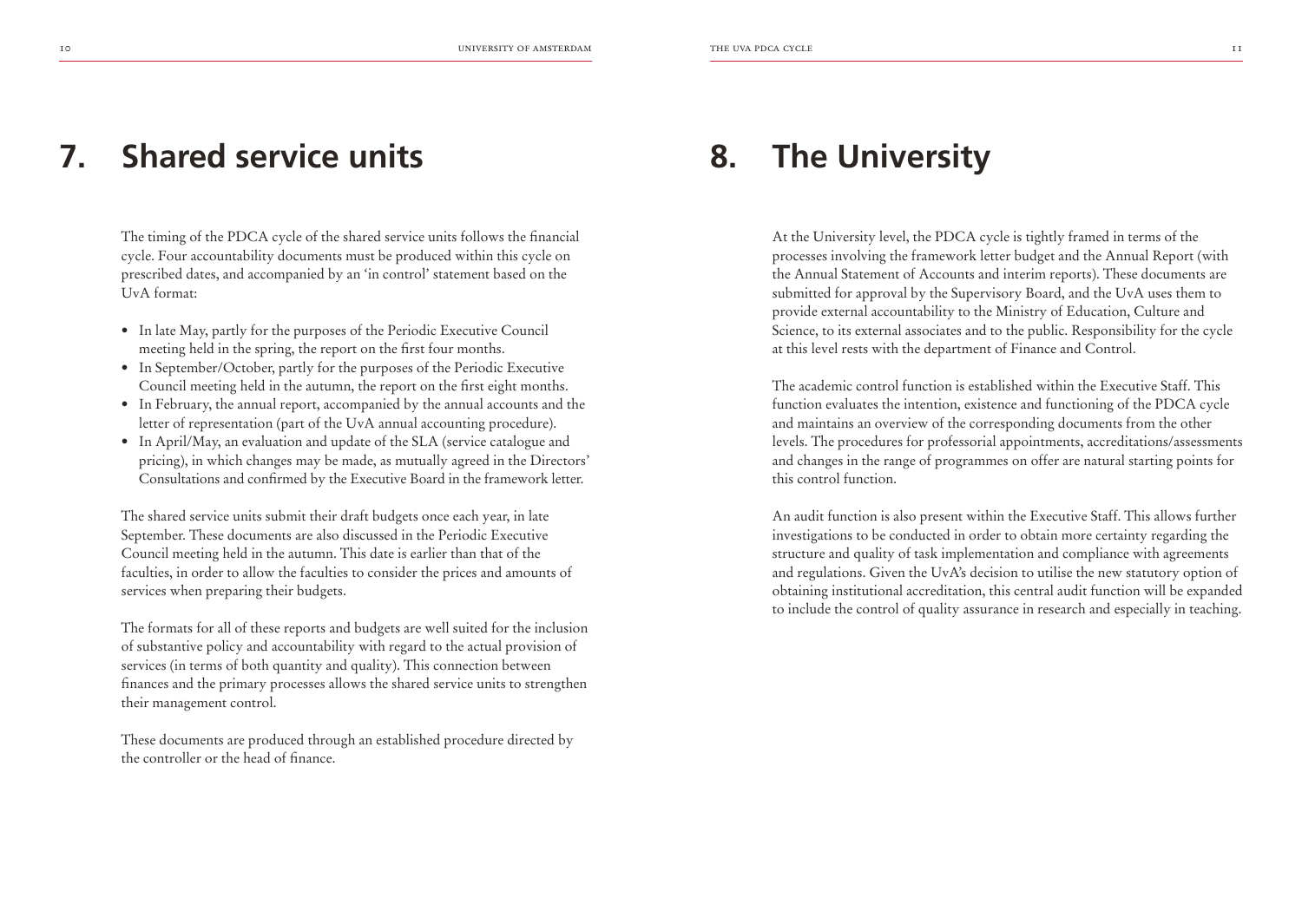## **9.** Management information  $\overline{\phantom{a}}$

Reports and decisions are based on data. Operational data are obtained from the corporate systems SAP (finance and personnel), SIS (student and academic performance), UvA Q (teaching process) and METIS (research). Management information from these systems and from national sources (e.g. the National Student Survey and 1cHO)1 is included in UvAdata. As the University's selfservice data warehouse, UvAdata is founded on seven principles: transparency at the general level, confidentiality at the detail level, universal importance to the UvA, analytic orientation, reproducibility, response to developments in information needs and increasingly rapid retrievability. Within the faculties and shared service units, UvAdata has key users who can assist the organisational unit with regard to the configuration and use of UvAdata. UvAdata also contains dashboards (maraps) that display aggregated information graphics for various levels.



<sup>1</sup> '1cHO': national student statistics.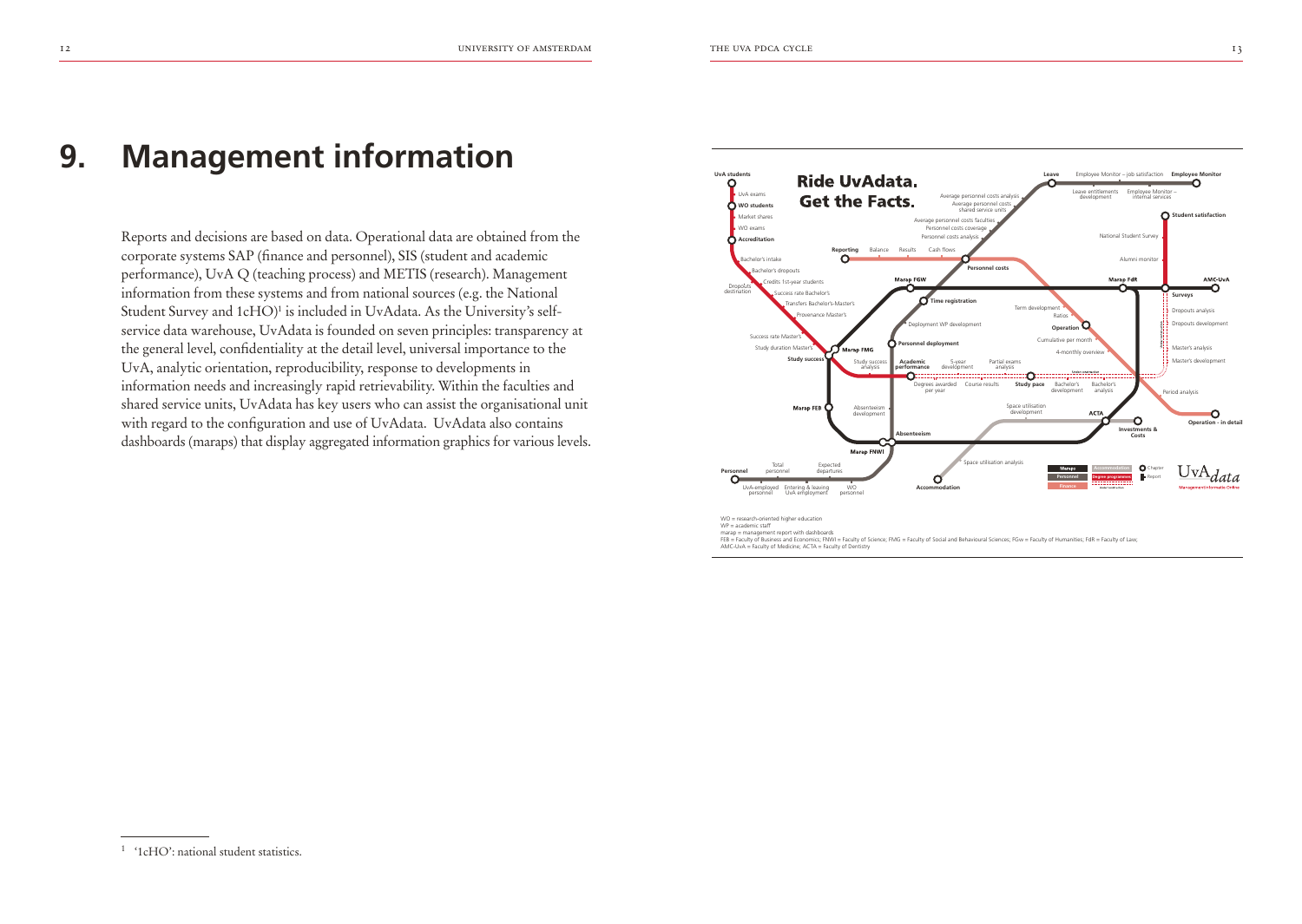### **The PDCA cycle**



*DP = Study programme* EC = Examinations Boar d  $Fac. = faculty$ maraps = management reports with dashboards OC = Board of Studies OER = Teaching and Examination Regulations OWI = Colle ge/Graduate School